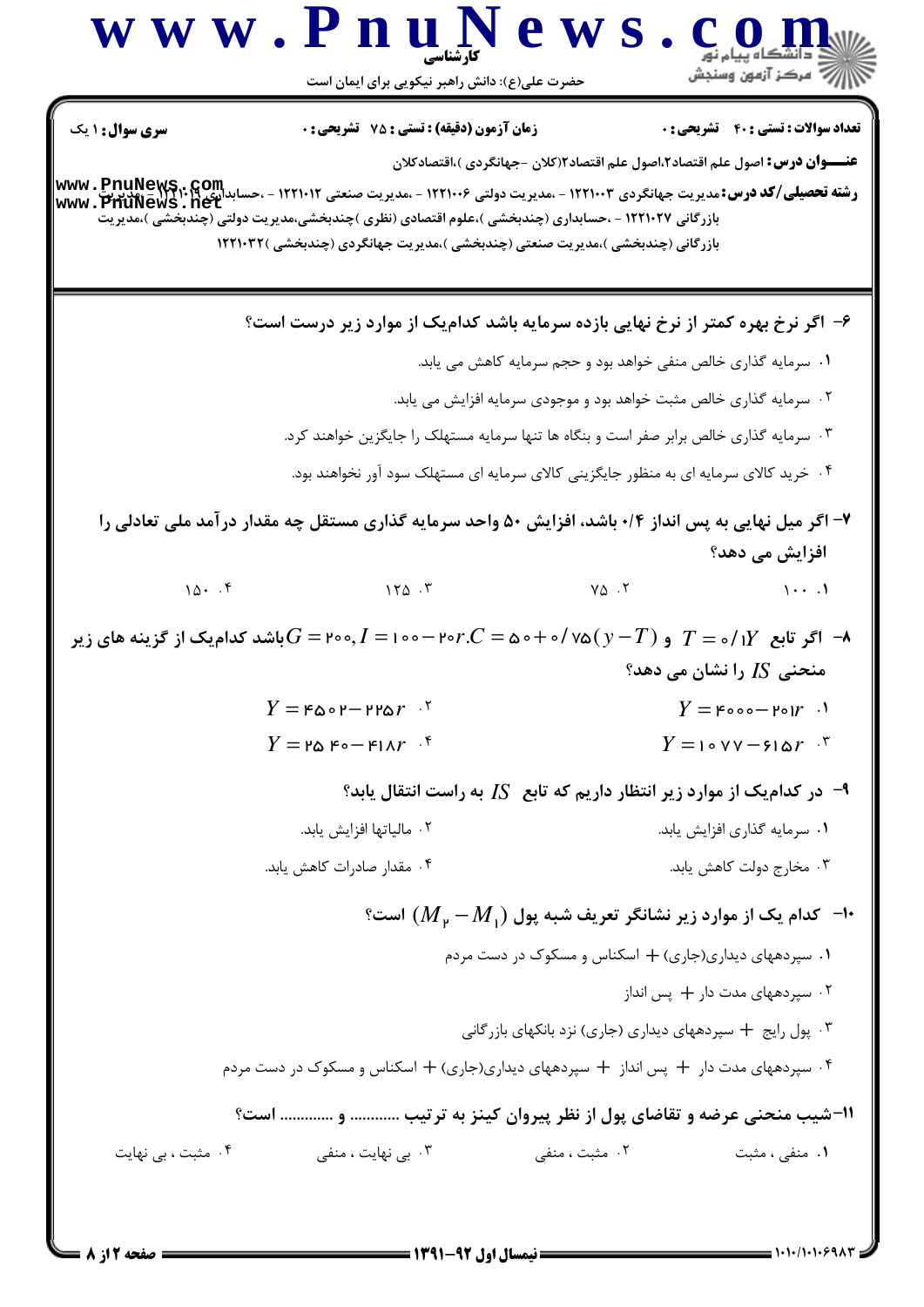|                                                                                                                   | www.PnuNews                                                                                                                                                                                                                                                                                                                    |                                                                                                                         | c o m                                              |
|-------------------------------------------------------------------------------------------------------------------|--------------------------------------------------------------------------------------------------------------------------------------------------------------------------------------------------------------------------------------------------------------------------------------------------------------------------------|-------------------------------------------------------------------------------------------------------------------------|----------------------------------------------------|
|                                                                                                                   | حضرت علی(ع): دانش راهبر نیکویی برای ایمان است                                                                                                                                                                                                                                                                                  |                                                                                                                         |                                                    |
| <b>سری سوال :</b> ۱ یک                                                                                            | زمان آزمون (دقیقه) : تستی : 75 تشریحی : 0                                                                                                                                                                                                                                                                                      |                                                                                                                         | <b>تعداد سوالات : تستی : 40 - تشریحی : 0</b>       |
|                                                                                                                   | رشته تحصیلی/کد درس: مدیریت جهانگردی ۱۲۲۱۰۰۳ - مدیریت دولتی ۱۲۲۱۰۰۶ - مدیریت صنعتی ۱۲۲۱۰۱۲ - ،حسابداری ۱۲۳۹۰ - ۳<br>Www . PriuNews . net<br>بازرگانی ۱۲۲۱۰۲۷ - ،حسابداری (چندبخشی )،علوم اقتصادی (نظری )چندبخشی،مدیریت دولتی (چندبخشی )،مدیریت<br>بازرگانی (چندبخشی )،مدیریت صنعتی (چندبخشی )،مدیریت جهانگردی (چندبخشی )۱۲۲۱۰۳۲ | <b>عنــــوان درس:</b> اصول علم اقتصاد ٢،اصول علم اقتصاد ٢(كلان -جهانگردی )،اقتصادكلان                                   |                                                    |
|                                                                                                                   |                                                                                                                                                                                                                                                                                                                                | ۱۲- منظور از سیاست مالی و بیرون کردن بخش خصوصی از بازار چیست؟                                                           |                                                    |
|                                                                                                                   | ۰۱ سیاست مالی انبساطی باعث افزایش در آمد و در نتیجه در بازار پول باعث افزایش نرخ بهره می شود که منجر به کاهش سرمایه گذاری                                                                                                                                                                                                      |                                                                                                                         | می شود.                                            |
|                                                                                                                   | ۰۲ سیاست مالی انبساطی باعث افزایش مخارج دولت شده در نتیجه سرمایه گذاران نیازی به سرمایه گذاری جدید ندارد.                                                                                                                                                                                                                      |                                                                                                                         |                                                    |
|                                                                                                                   |                                                                                                                                                                                                                                                                                                                                | ۰۳ هر گاه مخارج دولت افزایش یابد بخش خصوصی تمایلی به سرمایه گذاری ندارد.                                                |                                                    |
|                                                                                                                   |                                                                                                                                                                                                                                                                                                                                | ۰۴ سیاست مالی یعنی اینکه فعالیتهای بخش خصوصی در بعضی حوضه ها ممنوع است.                                                 |                                                    |
|                                                                                                                   | ۱۳- کدام یک از گزینه های زیر گویای نظریه کینزی در مورد سیاست پولی انبساطی است؟                                                                                                                                                                                                                                                 |                                                                                                                         |                                                    |
| $M^s \uparrow \Rightarrow r \uparrow \Rightarrow I \downarrow \Rightarrow AD \downarrow \Rightarrow y \downarrow$ |                                                                                                                                                                                                                                                                                                                                | $M^s \uparrow \Rightarrow r \downarrow \Rightarrow I \uparrow \Rightarrow AD \uparrow \Rightarrow y \uparrow \cdot'$    |                                                    |
| $M^s \downarrow \Rightarrow r \uparrow \Rightarrow I \downarrow \Rightarrow AD \uparrow \Rightarrow y \uparrow$ ' |                                                                                                                                                                                                                                                                                                                                | $M^s \downarrow \Rightarrow r \downarrow \Rightarrow I \uparrow \Rightarrow AD \uparrow \Rightarrow y \uparrow \cdot^r$ |                                                    |
|                                                                                                                   |                                                                                                                                                                                                                                                                                                                                | ۱۴- سیاست پولی انبساطی چه اثری بر روی منحنی $\,M$ دارد؟                                                                 |                                                    |
|                                                                                                                   | ۰۲ حرکت برروی منحنی به سمت بالا                                                                                                                                                                                                                                                                                                |                                                                                                                         | ۰۱ حرکت بر روی منحنی به سمت پایین                  |
|                                                                                                                   | ۰۴ انتقال منحنی به سمت پایین                                                                                                                                                                                                                                                                                                   |                                                                                                                         | ۰۳ انتقال منحنی به سمت بالا                        |
|                                                                                                                   | ۱۵– نرخ ذخیره قانونی چقدر باشد تا با افزایش ذخایر بانک به میزان ۱۰۰۰۰ مقدار سپرده ها برابر با ۴۰۰۰۰ افزایش یابد                                                                                                                                                                                                                |                                                                                                                         |                                                    |
| 7.70.9                                                                                                            | $7.10 \cdot$ $\sqrt{ }$                                                                                                                                                                                                                                                                                                        | $7.1 - .7$                                                                                                              | $7.7 - .1$                                         |
|                                                                                                                   |                                                                                                                                                                                                                                                                                                                                |                                                                                                                         | ۱۶– کدام گزینه صحیح است ؟                          |
|                                                                                                                   |                                                                                                                                                                                                                                                                                                                                |                                                                                                                         | ٠١ اولين بانک خصوصي ايران بانک بازر گاني نام داشت. |
|                                                                                                                   |                                                                                                                                                                                                                                                                                                                                | ۰۲ اولین بانک ایرانی در سال ۱۳۰۴ به نام بانک جدید شرق تاسیس شد                                                          |                                                    |
|                                                                                                                   |                                                                                                                                                                                                                                                                                                                                | ۰۳ بانک پهلوی قشون اولین بانکی بود که در ایران تأسیس شد.                                                                |                                                    |
|                                                                                                                   |                                                                                                                                                                                                                                                                                                                                |                                                                                                                         | ۰۴ بانک مرکزی در سال ۱۳۰۹ در ایران تاسیس شد        |
|                                                                                                                   |                                                                                                                                                                                                                                                                                                                                | ۱۷- کدام گزینه به ترتیب نشانگر سیاست پولی انبساطی و پولی انقباضی است؟                                                   |                                                    |
|                                                                                                                   | ۰۲ افزایش نرخ ذخیره قانونی- کاهش نرخ تنزیل مجدد                                                                                                                                                                                                                                                                                | ٠١ فروش اوراق بهادار دولتي - افزايش نرخ تنزيل مجدد                                                                      |                                                    |
|                                                                                                                   | ۰۴ خرید اوراق بهادار دولتی - کاهش نرخ ذخیره قانونی                                                                                                                                                                                                                                                                             |                                                                                                                         | ۰۳ کاهش نرخ ذخیره قانونی — فروش اوراق بهادار دولتی |
| صفحه 3 از 1                                                                                                       |                                                                                                                                                                                                                                                                                                                                | = نیمسال اول ۹۲-۱۳۹۱ =                                                                                                  |                                                    |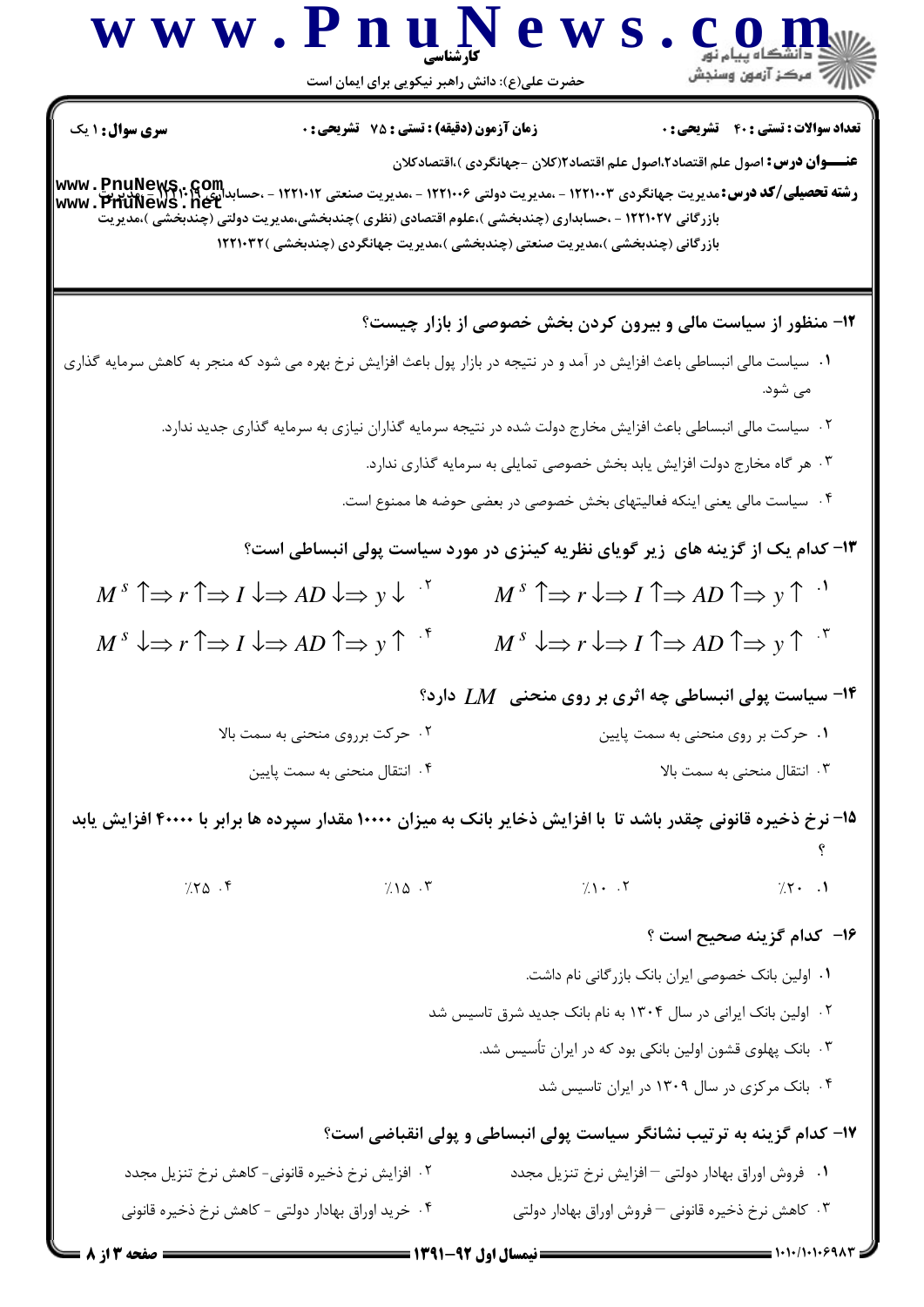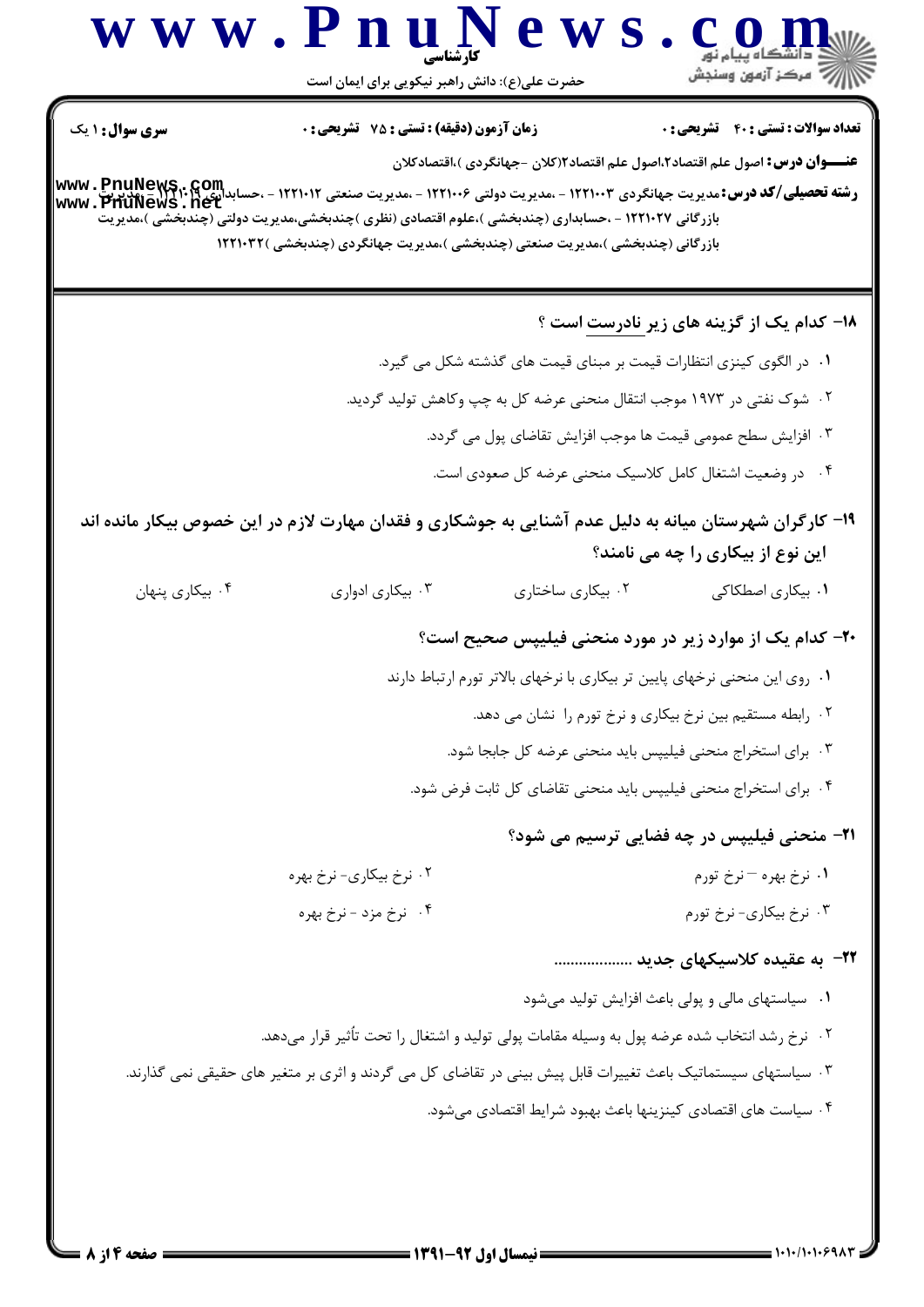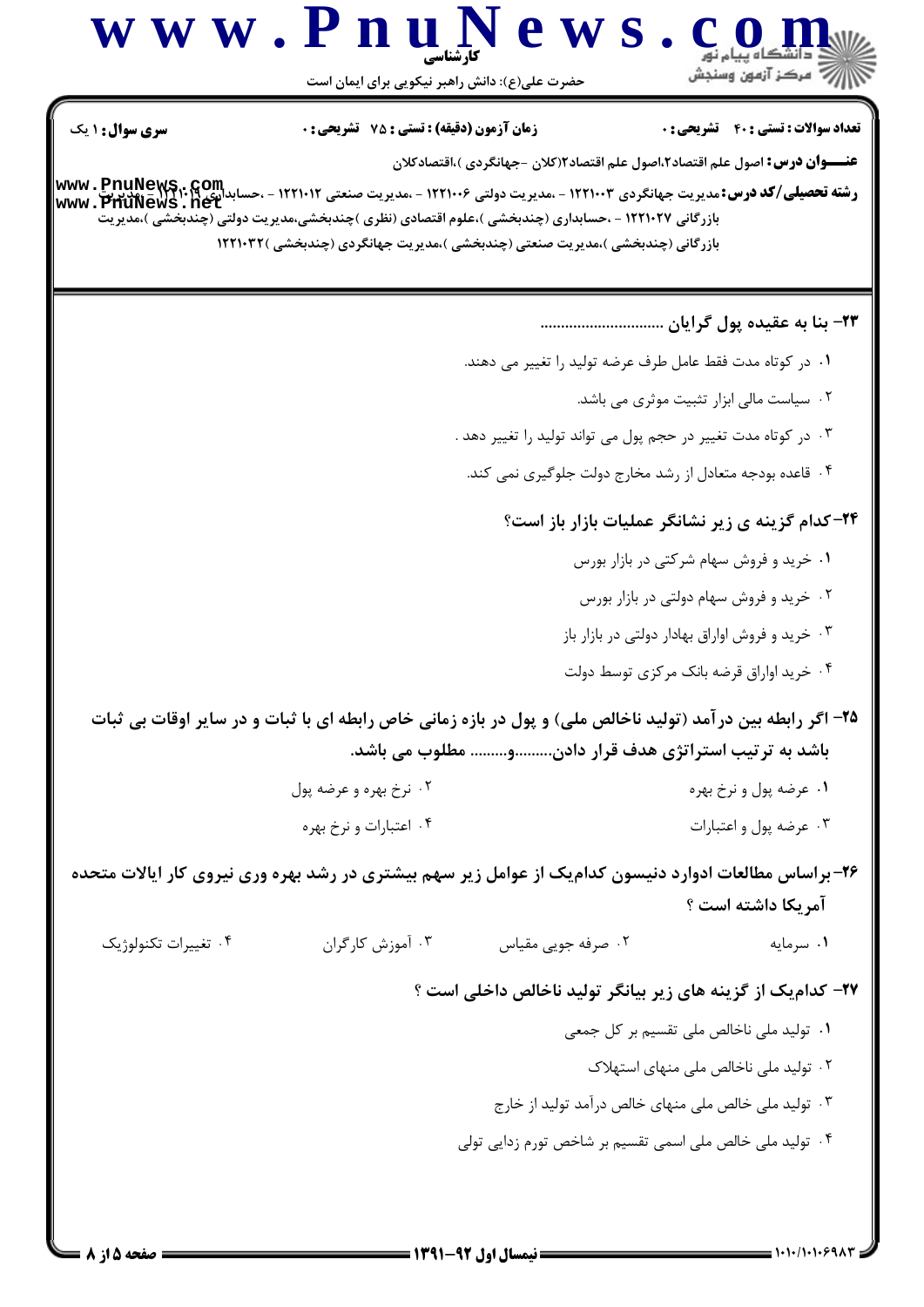|                                                                                                                                                                                   | حضرت علی(ع): دانش راهبر نیکویی برای ایمان است                                                            |            |                                |                                 |                                                                                       |
|-----------------------------------------------------------------------------------------------------------------------------------------------------------------------------------|----------------------------------------------------------------------------------------------------------|------------|--------------------------------|---------------------------------|---------------------------------------------------------------------------------------|
| سری سوال: ۱ یک                                                                                                                                                                    | <b>زمان آزمون (دقیقه) : تستی : 75 تشریحی : 0</b>                                                         |            |                                |                                 | <b>تعداد سوالات : تستي : 40 ٪ تشريحي : 0</b>                                          |
|                                                                                                                                                                                   |                                                                                                          |            |                                |                                 | <b>عنــــوان درس:</b> اصول علم اقتصاد ۲،اصول علم اقتصاد ۱۲کلان –جهانگردی )،اقتصادکلان |
| <b>www . PnuNews . Com .</b><br>WWW . PnuNews . That - ۱۲۲۱۰۰۴ - مدیریت دولتی ۱۲۲۱۰۰۶ - مدیریت صنعتی ۱۲۲۱۰۱۲ - ،حسابدالله استان الله است . ۳۲۱۳<br>WWW . PnuNews . net<br>www.Pnu | بازرگانی ۱۲۲۱۰۲۷ - ،حسابداری (چندبخشی )،علوم اقتصادی (نظری )چندبخشی،مدیریت دولتی (چندبخشی )،مدیریت       |            |                                |                                 |                                                                                       |
|                                                                                                                                                                                   | بازرگانی (چندبخشی )،مدیریت صنعتی (چندبخشی )،مدیریت جهانگردی (چندبخشی )۱۲۲۱۰۳۲                            |            |                                |                                 |                                                                                       |
|                                                                                                                                                                                   |                                                                                                          |            |                                |                                 |                                                                                       |
|                                                                                                                                                                                   |                                                                                                          |            |                                |                                 | <b>۲۸- کدام یک از گزینه های زیر نادرست است</b> ؟                                      |
|                                                                                                                                                                                   | ۰۱ تشکیل سرمایه، رشد جمعیت، رشد سرمایه انسانی موانع توسعه کشورهای فقیر محسوب می شود.                     |            |                                |                                 | ۰۲ تشکیل سرمایه به شکل ساختمان و ماشین آلات بهروری نیروی کار را افزایش می دهد.        |
|                                                                                                                                                                                   |                                                                                                          |            |                                |                                 |                                                                                       |
|                                                                                                                                                                                   |                                                                                                          |            |                                |                                 | ۰۳ استراتژی رشد نامتعادل شامل توسعه در بخش صادرات است.                                |
|                                                                                                                                                                                   | ۰۴ کشورهای صنعتی از طریق افزایش تعرفه واردات از استراتژیهای توسعه کشورهای در حال توسعه حمایت می کنند.    |            |                                |                                 |                                                                                       |
|                                                                                                                                                                                   | ۲۹- اقتصاد دانان از چه اصطلاحی برای توصیف مهارتها و سطح تحصیلات نیروی کار استفاده می کنند؟               |            |                                |                                 |                                                                                       |
|                                                                                                                                                                                   | ۰۲ توسعه انسانی                                                                                          |            | ۰۱ سرمایه انسانی               |                                 |                                                                                       |
|                                                                                                                                                                                   | ۰۴ کارائی نیروی کار                                                                                      |            | ۰۳ بهره وری نیروی کار          |                                 |                                                                                       |
|                                                                                                                                                                                   | ۳۰– کدام یک از اقتصاددانان زیر معتقد بودند نظام سرمایه دارای به خاطر تضادهای ذاتی اش دوامی نخواهد داشت و |            |                                |                                 |                                                                                       |
|                                                                                                                                                                                   |                                                                                                          |            |                                |                                 | در نهایت جای خود را به سوسیالیسم خواهد داد.                                           |
| ۰۴ آدام اسمیت                                                                                                                                                                     | ۰۳ جان مینارد کینز                                                                                       |            | ۰۲ جان هابسون                  |                                 | ۰۱ کارل مارکس                                                                         |
|                                                                                                                                                                                   | ۳۱- کدام یک از گزینه های زیر به ترتیب جزء متغیرهای ثابت و جاری محسوب می شوند؟                            |            |                                |                                 |                                                                                       |
|                                                                                                                                                                                   | ۰۲ پس انداز- سرمایه گذاری                                                                                |            | ۰۱ سرمايه گذارى - پس انداز     |                                 |                                                                                       |
|                                                                                                                                                                                   | ۰۴ نرخ بهره - سرمایه                                                                                     |            |                                |                                 | ۰۳ سرمايه - نرخ بهره                                                                  |
| خرض می کنیم سه نوع کالای نهایی توسط افراد کشور $B$ تولید شده است بر اساس جدول داده شده به سه سوال "                                                                               |                                                                                                          |            |                                |                                 |                                                                                       |
|                                                                                                                                                                                   |                                                                                                          |            |                                |                                 | زیر پاسخ دهید؟                                                                        |
|                                                                                                                                                                                   |                                                                                                          |            |                                |                                 | میزان تولید ناخالص ملی اسمی در سال ۱۳۸۷ چقدر است؟                                     |
|                                                                                                                                                                                   |                                                                                                          | سال ۱۳۸۷   |                                | سال يايه ۱۳۸۶                   | نوع کالای نهایی                                                                       |
|                                                                                                                                                                                   | قيمت                                                                                                     | وزن        | قيمت                           | وزن                             |                                                                                       |
|                                                                                                                                                                                   | ٣۵٠<br>$\mathbf{r}$                                                                                      | 15.<br>78. | $\mathbf{r}$<br>$\mathbf{r}$ . | $\mathcal{L}$<br>$\mathbf{r}$ . | گندم                                                                                  |
|                                                                                                                                                                                   |                                                                                                          |            |                                |                                 | خرما                                                                                  |
|                                                                                                                                                                                   |                                                                                                          |            |                                |                                 |                                                                                       |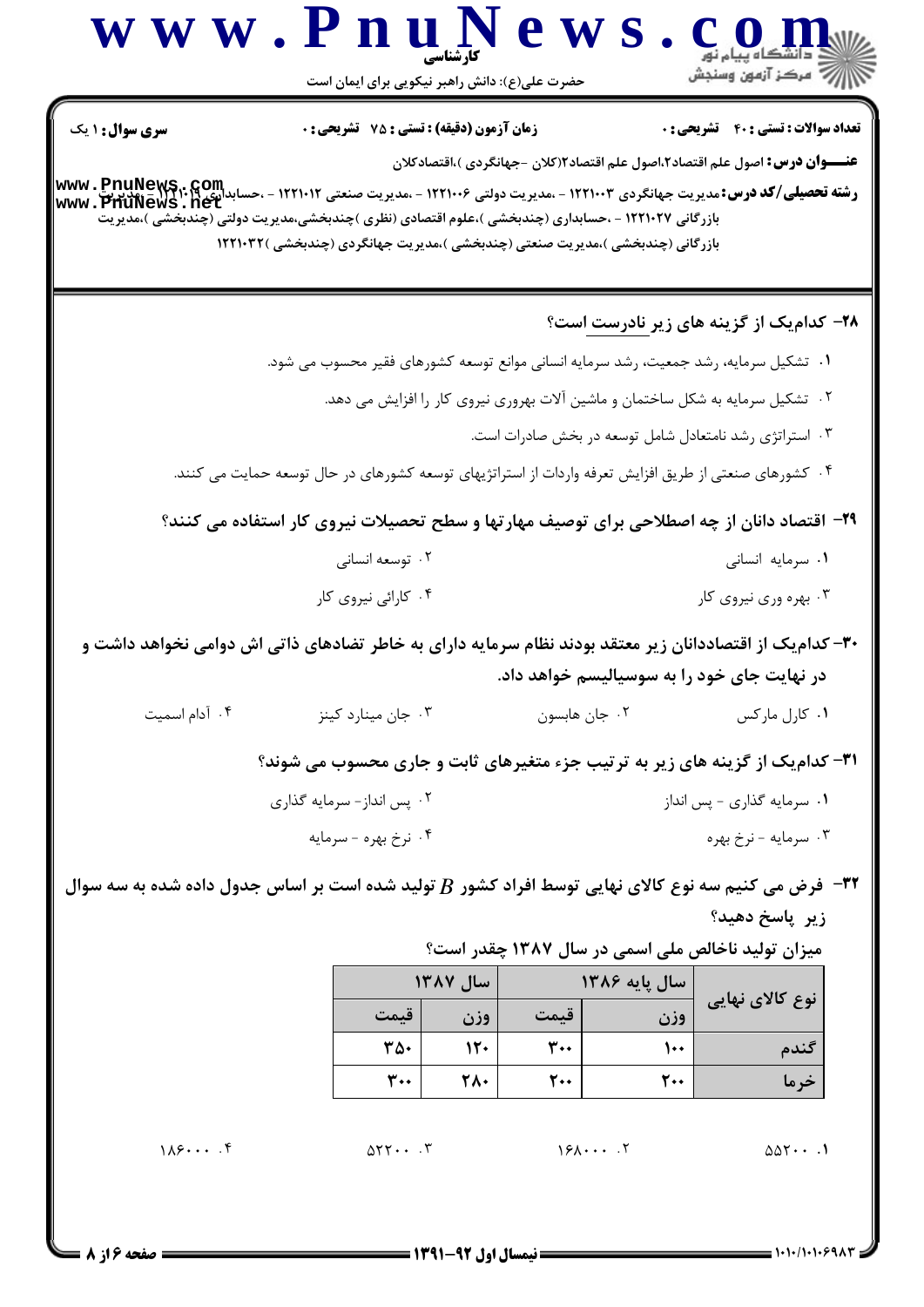$\sim$